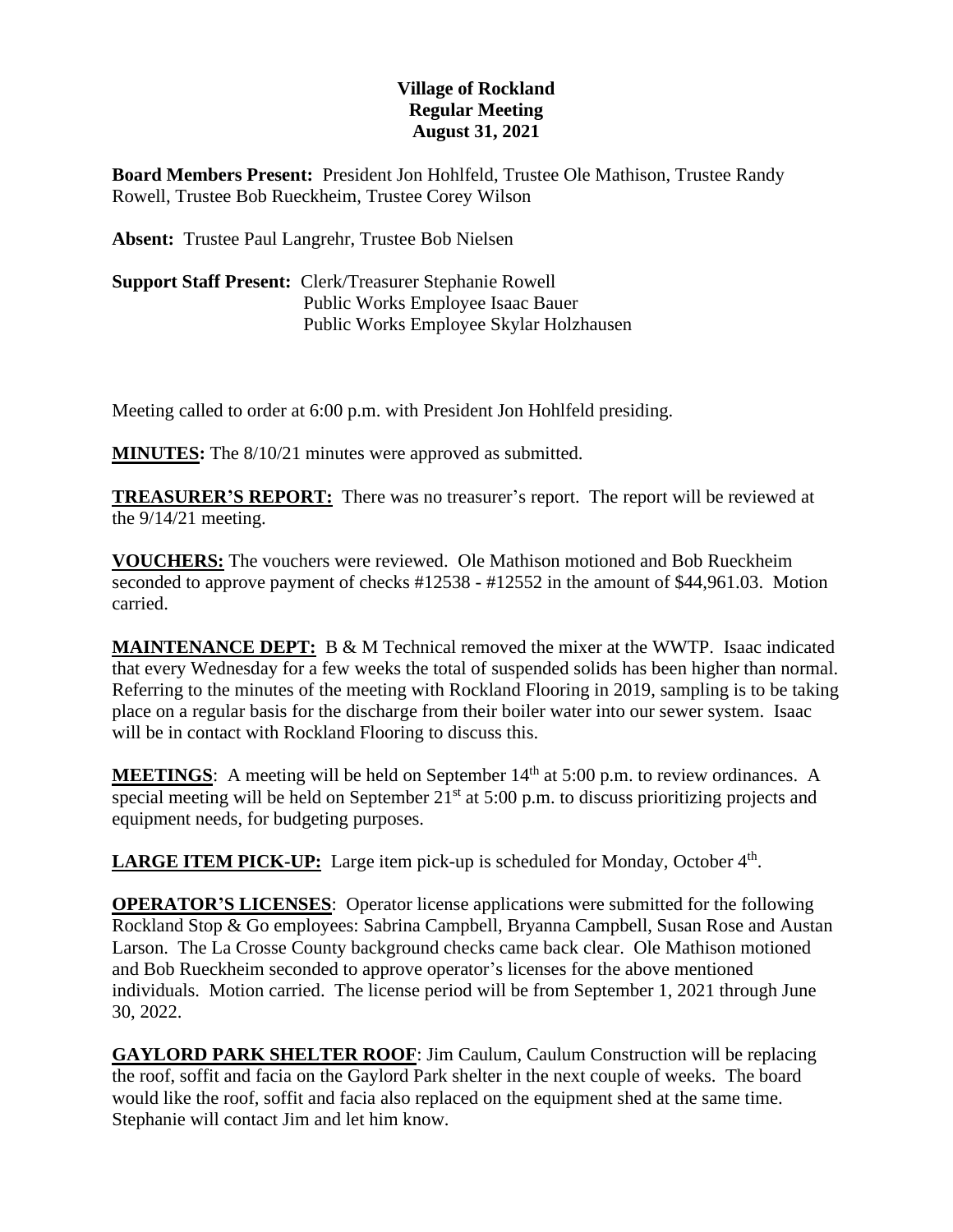**TRUCK PURCHASE**: The village will be replacing the truck that was sold last month. Ole Mathison motioned and Bob Rueckheim seconded to purchase a 2014 Ford F150 2wd pickup with 8' box and 47,000 miles from Tim Amundson in the amount of \$14,500.00 Motion carried.

**ADJOURNMENT**: Ole Mathison motioned and Bob Rueckheim seconded to adjourn. Motion carried. Meeting adjourned at 7:35 p.m.

Respectfully submitted,

Stephanie Rowell Village Clerk